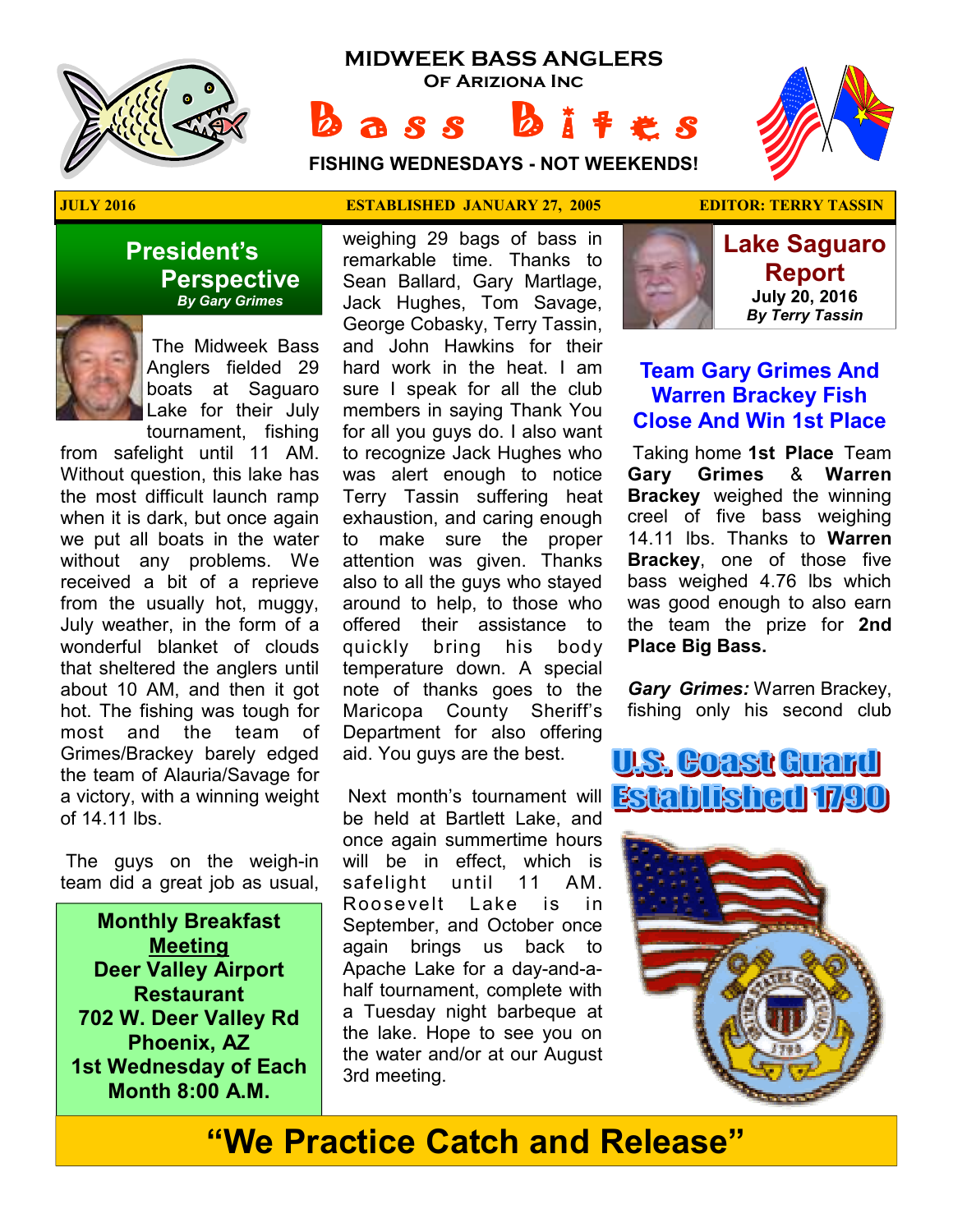

*1st Place Warren Brackey & Gary Grimes* 

tournament and I spent the entirety of the tournament fishing in Saguaro's main lake. I believe every fish we caught came on drop shot, and they certainly liked his color (hologram shad) better than mine, as he put most of the fish in the boat. We found all of our fish in the grass, which made for slow, methodical fishing as

#### **Next Meeting Next Tournament**

Our next club general meeting is scheduled for **Wednesday, 3 August** starting at 8:00 AM, at **Deer Valley Airport Restaurant**  (just one mile north of I-101 at the intersection of 7th Ave & Deer Valley Road). We hope you will come early and have breakfast together.

The next club point tournament will be at **Lake Bartlett** on **17 August 2016.** Club launch headquarters, weigh-in location, and tournament hours will be announced.

we slowly pulled our baits through the deep grass, gently tugging the bait whenever it would hang up (this is usually when we would get bit). Warren was great to fish with, and pretty lethal with a drop shot.

*Warren Brackey:* So how does someone fishing Saguaro Lake for the first time have a snowball's chance of doing well? A lot of fishing luck involved no doubt. But, the main reason was having the good fortune to be partnered with a knowledgeable, persistent and accomplished angler like Gary Grimes.

 Gary and I took the time to pre-fish the week before and the week of the tournament. That extra time on the water was well spent and a big boost to my confidence. Gary was open to suggestions as we discussed our strategy on the water just before the start. We decided to fish near the buoy line around the boat launches, fishing in the grass or along the edges in 20-30 feet with dropshot, jigs or Texas rigs.

 Gary had a good fish throw his jig and had several bites on a skirted Texas rig worm, but no fish. Drop-shotting darker colored Robo Worms worked best. Gary caught two, 2 plus pound fish, pretty quickly, and then I caught two smaller fish. All my fish bit on a 4" Hologram Shad Robo Worm. We had our limit by 7:30 and culled three fish by 8:45 to improve to around 11.5 pounds! We then made a run up lake to search for bigger fish.

 An hour or so later, Gary had caught one smaller fish and decided we should go back where we started. Around 10:15 in the buoy line off Ramp One we found our big fish, a beautiful 4.76 pounder bit my line! What a thrill, just an amazing way to finish with high fives and fist pumps to follow.

 Thanks again Gary, it was a genuine pleasure to fish with you, hope we have a chance to do it again someday.

## **Team Alauria & Savage Fish The Snags For 2nd Overall Finish**

 In **Second Place** the team of **Tom Alauria & Tom Savage**  weighed five bass for a total weight of 14.07 lbs.

*Tom Alauria:* I would like to start out by congratulating Gary and Warren. You guys had a good day. Tom Savage and I also had a good day except for the one dead fish we weighed,. We tried everything we could think of to try to keep that fish alive but no luck.

 We were able to pre-fish on Monday and found our fish deep. On tournament day we went back to those spots. We fished along the grass line near the Snags and again found the fish in 20 to 25 feet of water. All of our fish came on Carolina rigs with Chigger Craws. At this point I have to hand it to Tom Savage, he had the magic hands. He was able to catch a majority of the fish even though we were using the same bait and same technique.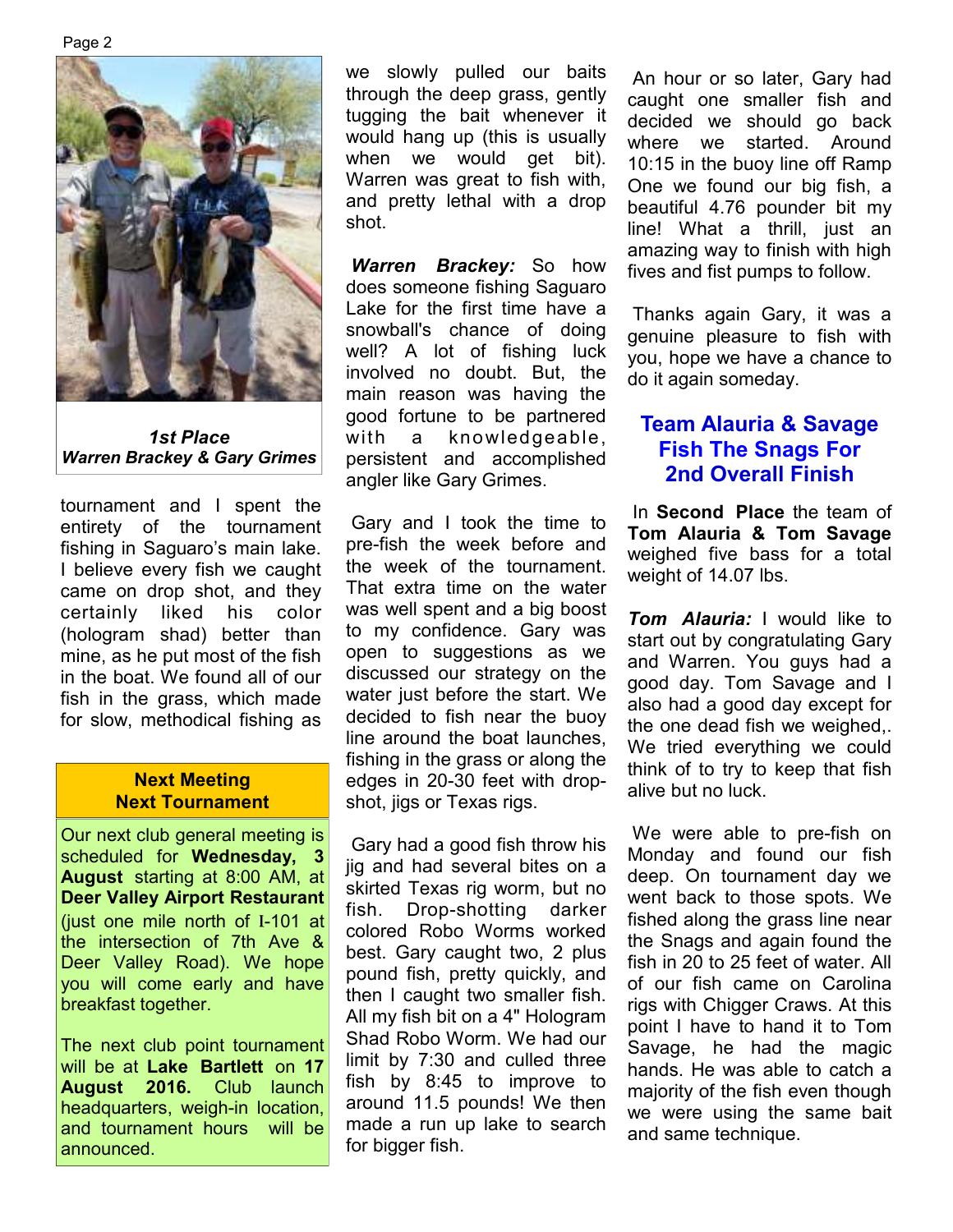

*2nd Place Tom Alauria & Tom Savage* 

*Tom Savage:* Well I think we got lucky for a tournament in July. With the cloud cover and light breeze it was almost pleasant. But with our summer heat it's very important to stay hydrated and not over exert yourself. Terry I'm so glad you're OK.

 Now, for the fishing report I first want say congratulations to Gary Grimes and Warren Brackey for their first place win. We all know it was a tough day on the lake. Bites were hard to come by.

#### **Tournament Statistics**

Fifty-eight men fished 6 hours each, bringing 104 keeper bass to the scales for a total weight of 184.60 pounds with a 3.18 pound average total catch per fisherman. The average weight of each fish was 1.78 lbs. All but three fish were released back into the lake after weigh-in to fight again another day.

 The Saguaro tournament was a fun time for me. Monday before the tournament I got to pre-fish with my boater Tom Alauria and Johnny Hawkins. These are two of the best anglers I know. We had a lot of fun and caught some really nice fish. At the end of the day Tom had a plan for tournament day. We fished Carolina rigs on the edge of grass in 15 - 25 feet of water. We stuck with the plan even when the bite would shut down. It paid off. Thanks Tom for a great day on the water.

### **Team Jeff Mason & Rick Brown Limit Early And Take 3rd Place Overall**

 Team **Jeff Mason** and **Rick Brown** weighed five bass for 13.68 pounds and took home **Third Place** honors.

*Jeff Mason:* Congrats to Gary and Warren for the win, good work guys. I was the lucky benefactor of a CLINIC put on by my partner Rick Brown. It is easy to see why Rick was Angler of the Year for the club last year. Rick got us started with our big fish of the day, a 3.99 beauty, caught behind Ship Rock on his Carolina Rig. Rick had our limit by 7:30 AM, including one 3 pounder with 3 pounds of grass attached to it!

 Things slowed down until just before 11:00 AM when we returned to the ramp for the last 20 minutes of the tournament. Rick managed to cull two 1 1/2 pounders with two 2 1/2 pounders on his C-Rig. I threw my drop shot and

caught a few, but Rick ended up catching all of our keepers. Talk about the Luck of the draw!



*3rd Place Rick Brown & Jeff Mason* 

*Rick Brown:* I was very happy when I found out that I was going to be fishing with Jeff Mason again. Jeff spends his time on the water pre-fishing and always puts me on the fish.



"Now suppose you tell me what the problem was before you tried to fix it"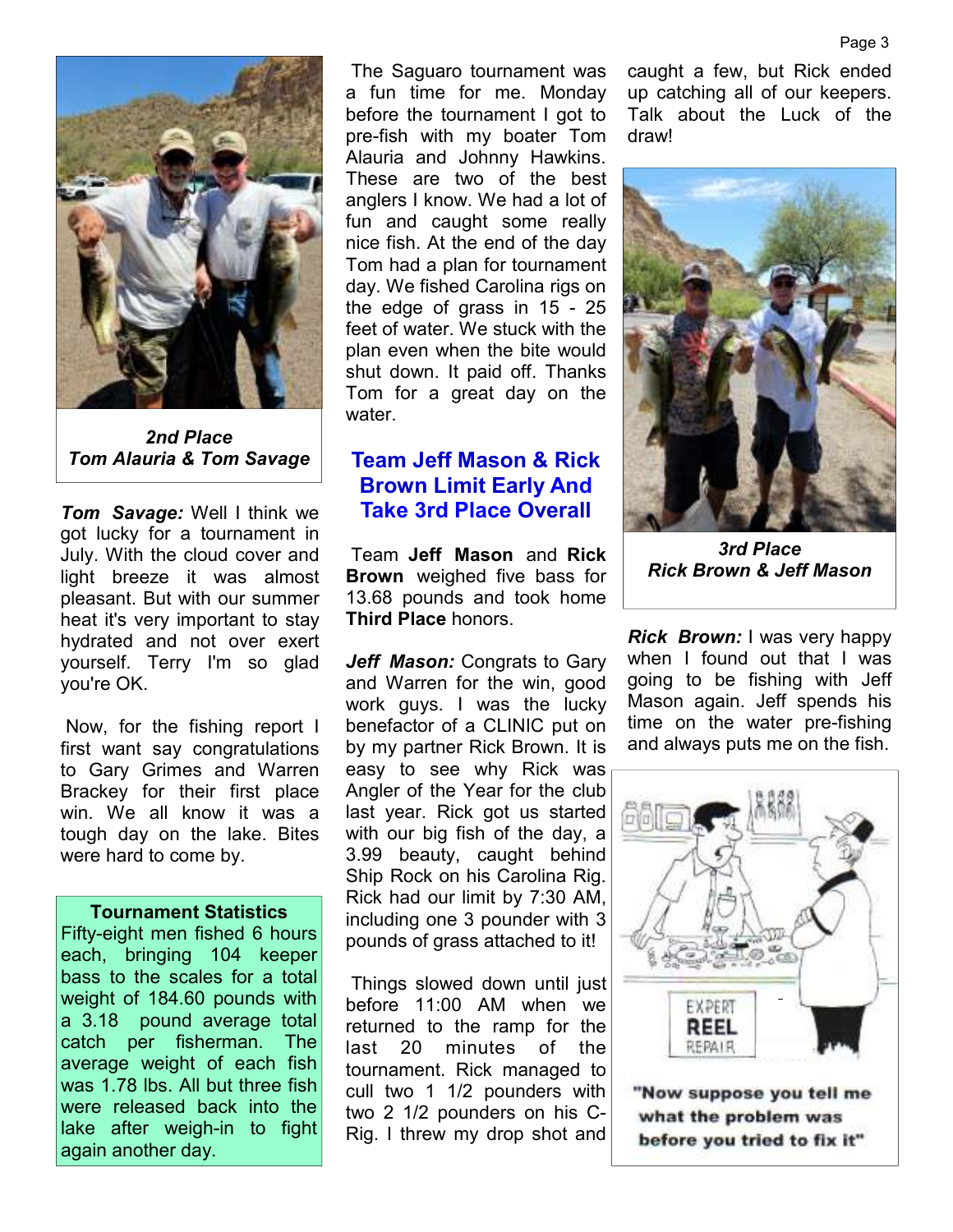#### Page 4

 The first spot we went to produced a nice 4 pounder. We had a decent limit pretty early then we couldn't get bit for a couple hours. At about 10:45 we moved to the launch area to finish up the tournament. There were several other boats with the same plan fishing the area. This time it paid off for us to be in the second flight. It was 11:05 when I caught a 2.5 pounder which replaced a 1 pounder, then a of couple casts later I caught another fish with the same result. I caught all of my fish on a Carolina rigged craw and most of them came out of the grass. This was back-to-back tournaments with Jeff and I fishing together, and it is always a pleasure. Thanks Jeff.

### **Team Olivier & Campbell 4th Place Overall Finish**

 Taking home **4th Place,**  Team **Scott Olivier & Kyle Campbell** weighed five fish for a total weight of 11.92 lbs



*4th Place Kyle Campbell & Scott Olivier* 

*Scott Olivier:* No real secret to what Kyle Campbell and I did. We were the second to last boat out for the day so we just drove up the river until we found spots that were open and fished them. We tried to concentrate on steep rocky banks around 20 to 30 feet of water. We caught all of our fish on drop shot with orange crusher Robo Worms with our two biggest coming in about a foot of water right at the top of a steep rock bank. I really enjoyed fishing with Kyle and hope to draw him again.

# **Team Vern Ridgway & Bob Jolley Avoid The Crowd And Take 5th Place**

A five fish limit weighing 10.34 lbs was enough to earn **Vern Ridgway & Bob Jolley** the **5th Place** money.

*Vern Ridgway:* My draw partner was Bob Jolly - a very good partner to have on the boat. We had a plan to work reaction fish but caught only one, by Bob of course. We then moved to where we had seen many fish on the sonar screen two days before, but so did a lot of other fisherman – crowded is not the word for the number of boats on "our" spot. Again Bob caught a good one on a drop shot in about 15 - 20 feet of water. I then put a "lure size" bass in the boat for number 3.

 We moved again and again without a strike, as a last ditch effort we moved into the canyon and caught one more



*5th Place Bob Jolley & Vern Ridgway* 

good one on a worm and at that point we were pushing the clock and decided to call it a day. Bob is a great guy and knows how to use the stick.

*Bob Jolley:* Vern and I prefished on Monday and caught eight or nine fish with the biggest being only about two pounds. They were caught on a drop shot, crank bait, jerkbait and a Texas rigged worm. We couldn't develop a pattern so we knew it would be potluck on Wednesday but we didn't realize how tough it was going to be on tournament day.

Since we were the  $26<sup>th</sup>$  boat to start the tournament we decided to stop on the humps just before the narrows. We threw a little of everything without any luck and then started to work our way up the narrows and finally managed a two pounder on a swim bait. We then headed for the main lake and didn't catch another fish for at least two hours. We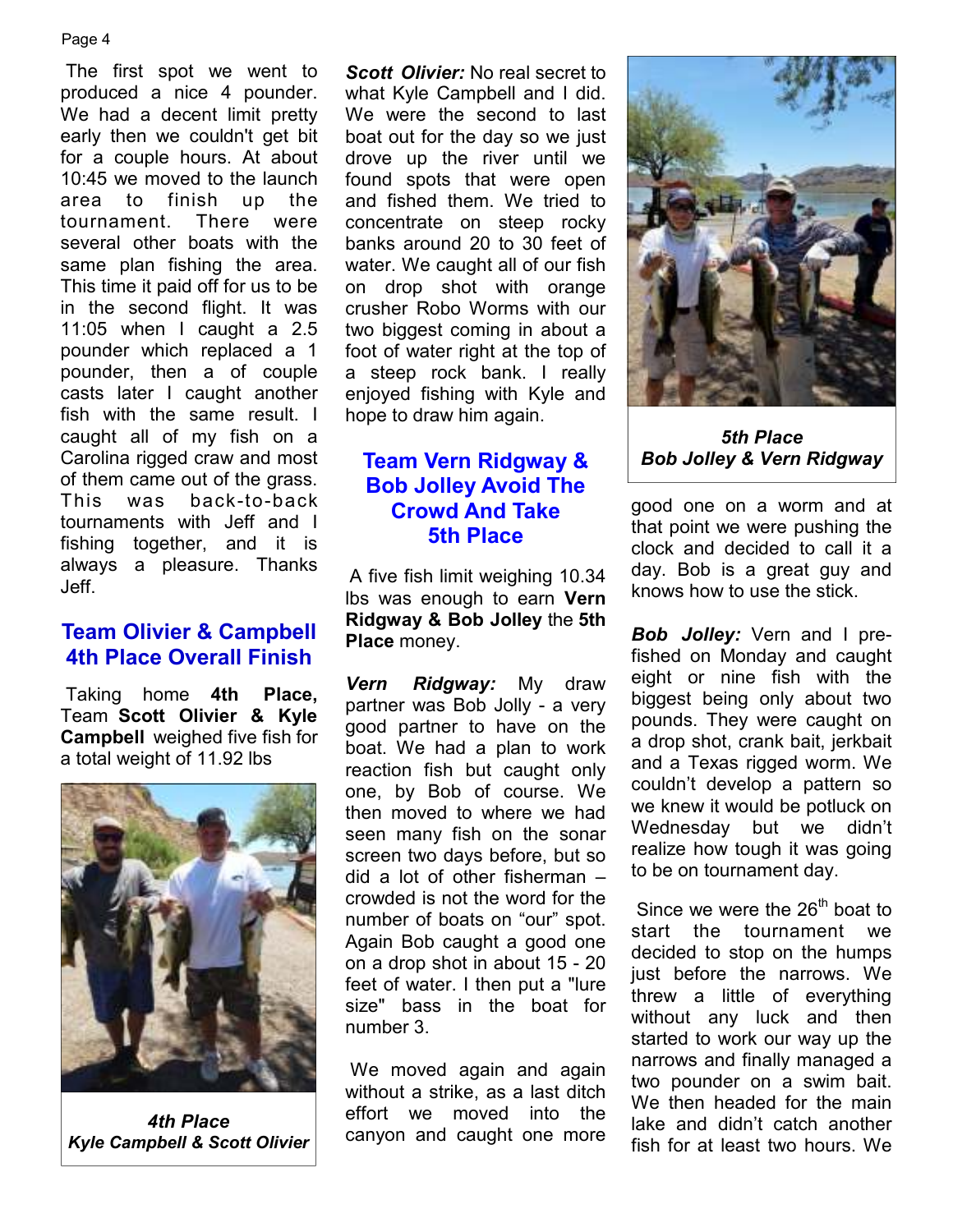finally caught a 3 pounder and a 1 pound bass on drop shots. One hour before the tournament ended we only had three fish in the live well and we didn't feel very encouraged about our prospects for finishing in the money.

 With less than an hour to go Vern threw a shaky head next to a rock by the cliffs and the fight was on. When I first saw the fish I thought it was 6 or 7 pounds but it didn't quite reach 5 lbs. It did weigh in at an impressive 4.70 lbs and was the fish that put us in the money. We worked hard for our fifth fish but it was not to be, however, we were very happy with 10.34 pounds with just four fish.

 Vern is a very accomplished fisherman and I had a lot of fun fishing with him. He was very accommodating which made it easy for me as a co-angler. We fished well as a team, had a great time and managed to win a few bucks to boot and I hope we can get paired up again.

 Congratulations to Team Grimes & Brackey for their win and thanks to the weigh-in team who did another terrific job.

### **Team Dwayne Steel & Ray Riley Fish Shallow For 6th Place**

 Bringing four fish to the scales weighing 10.22 lbs was enough to earn **Dwayne Steel and Ray Riley** the **6th Place**  prize.



*6th Place Dwayne Steele & Ray Riley*

*Ray (Dwayne) Riley:* I was the lucky co-angler to have Dwayne Steel as my boater. We started the morning throwing top water, and cranks, nothing! He switched to jigs and I went to drop shot and we both finally started to pick up a few decent bass at about the 15 foot depth. We stayed with this pattern for the rest of the morning managing to cull a few but could never get a big kicker bass to help out.

 All of the bass we weighed in were cookie cutter size, approximately 2 pounds each. Nice weather during the early morning, but hotter than Blue Blazes! by 9 AM. Dwayne had ice and cold drinks to keep us hydrated - Dr Pepper and water worked well. Hopefully Dwayne will let me fish with him again if we are drawn together. I told him my middle name was the same as his first name and he made sure I spelled it right D W A Y N E.

# **Team Lew Southard & Deb Cunningham Win 1st Place Big Fish Prize With Deb's Big Bass**

**Lew Southard:** Deb Cunningham and I took a chance and headed up the river first thing in the morning, hoping the water authority would be pumping water through the dam which would turn on a good bite. No such luck! A little water was moving but the bite we were hoping for did not pan out.

 Deb caught both of the bass we brought to the scales and luckily one of those bass weighed 5.25 pounds. This one fish put us in the money by being the Biggest Bass of the tournament. Deb caught the beast fishing a drop shot with an Arizona Bait Company orange colored craw as the lure.



*1st Place Big Bass Deb Cunningham- 5.25 lbs*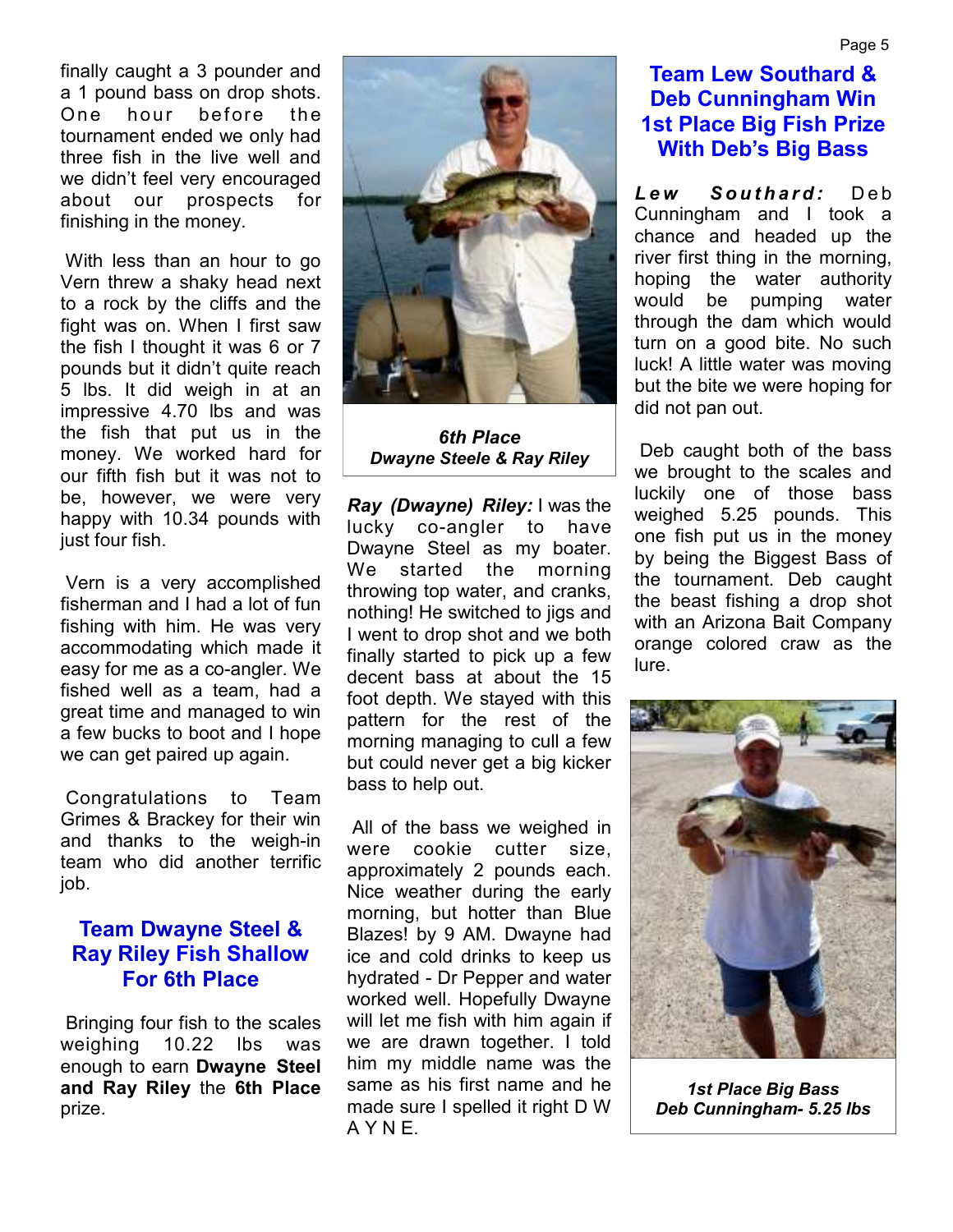#### Page 6

 We did hook up with a couple of bass that would have made all the difference in the final standings; however, the fish would not stay on the hook long enough to get them into the boat.

 A sad side note: Deb caught the 5.25 bass which would have won her the 5 lb Pot prize; however, she was not entered in the pot!

# **Team Sean Ballard & Bernie Kowalski Win Goon Fish Prize**

*Sean Ballard:* Not much to say but it was a hell of a fight and the catfish was caught on a flick shake Zoom water melon red flake worm in 5 feet of water. See the photo below.



*Goon Fish Pot Winners Sean Ballard & Bernie Kowalski - \$100 Catfish 9.06 lbs*



**Money Matters**  *By John Reichard Treasurer* 

 Greetings from your Treasurer and I hope everyone had a great time at Saguaro this month. The shocker was no one entered in the 5 lb Pot caught a five pound bass. So, next month the five pound pot will be in the neighborhood of \$900. See you at the next general meeting on August 3rd.



 July is normally the month I remind everyone to check their first aid kits aboard their boats and replace outdated items. During the past year those first aid kits got used several times. As I quickly learned at Saguaro my first aid kit could not help me for the medical emergency we encountered this past tournament.

 Living in the desert brings many challenges when fishing and during other outdoor activities especially in the summer. At our last tournament all the fun and camaraderie that usually happens after a tournament quickly dissipated when I realized that Terry Tassin was suffering from what I thought was heat exhaustion at the weigh-in table. Upon checking Terry I discovered his pulse was very weak and erratic, he could not stand on his own, he said all the trees where white and his eyes were not focusing. From previous training I knew that when one's sight starts turning white then it was heat stroke not heat exhaustion and Terry was in serious trouble. I asked Ray Riley to call 911 but because of the distance from the lake it would take them a while to get there. The first aid provided to Terry worked and Terry was very lucky because a number of members around him immediately started applying first aid for heat stroke. We could not wait for the fire department to arrive. Yes, it was a time to panic, after all if something serious happen to Terry how would we ever replace him!

 For those of you who do not know, heat stroke occurs when your body can no longer cool itself and your body temperature starts rising above 103 degrees and your normal body functions rapidly degrade. **HEAT STROKE IS LIFE THREATING** and can also cause long term pathophysiologic effects. After returning home I thought about what happened and that only a few members there really understood the seriousness and how to treat heat stroke. I then realized we really dodged a bullet because we had several people who knew what to do but more whom only watched and admitted they did not know what to do. My question to all you boaters and co-anglers would you have known what to do if it happened to your team mate away from the dock on the boat? My guess is at least 75% of you would not know how to help your teammate!

Heat stroke can happen to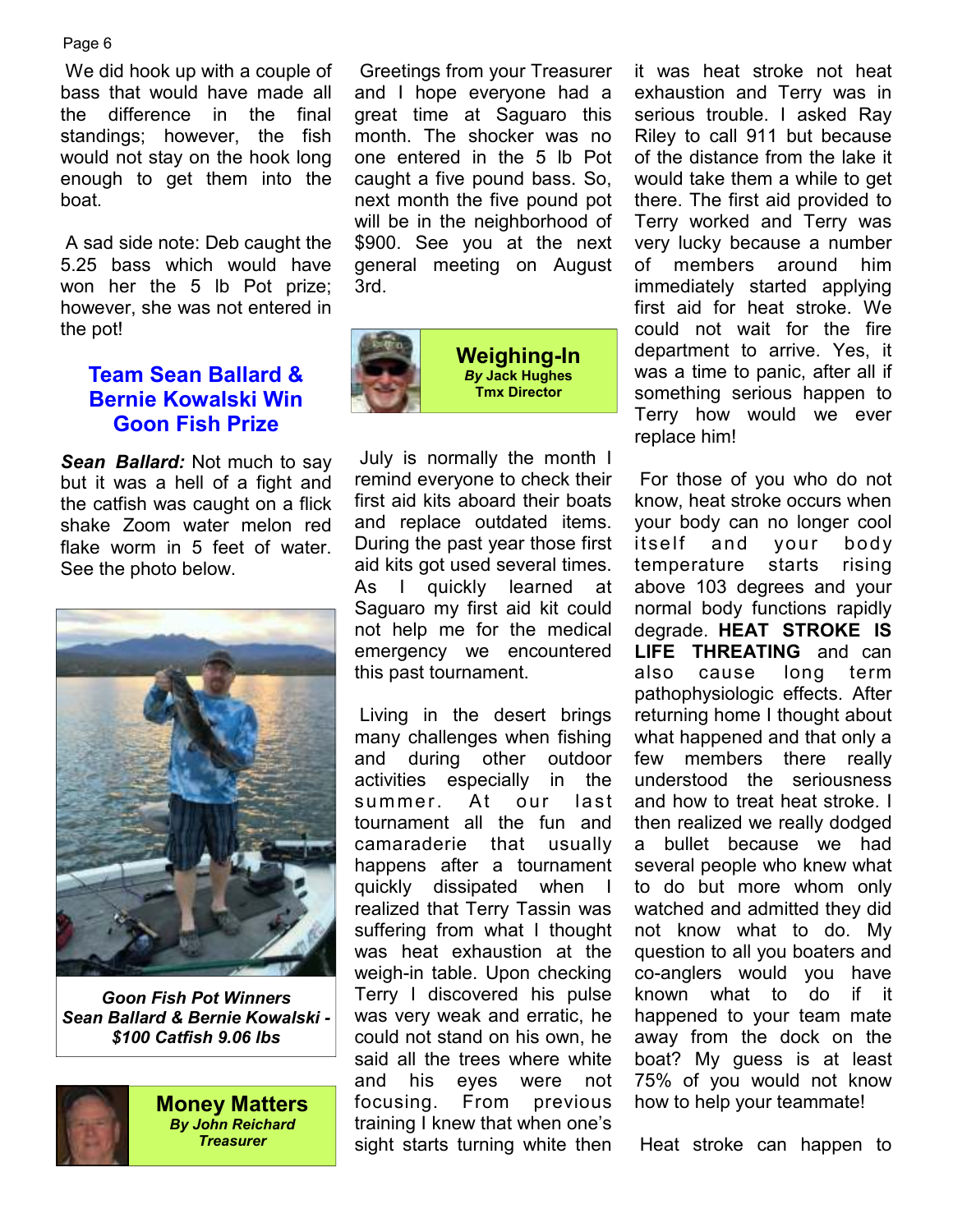# Photo Scrapbook - Lake Saguaro– July 20, 2016

anyone of any age and it is something the club should address on how to avoid and treat with our members and it is more than just hydrate. I am not sure how we will approach trying to prevent this problem but I am sure the club board will take appropriate action in educating our members so that we are better prepared as a club for future issues. One of my recommendations is that we encourage all boaters to carry at least three chemical ice packs on their boat for emergencies. These ice packs can be used in various situations beside heat related first aid. I talked to my doctor and he recommended a minimum of three because cooling the body very quickly is the key to survival.

 Another question is how many people in the club have been trained to provide first aid either by the Red Cross or in my case while in the service? This information would be helpful for future emergencies when our next incident occurs. With well over a hundred members the odds are not in our favor that we will not have any other emergencies. The only question is what type of emergency and will we be equipped to handle it.